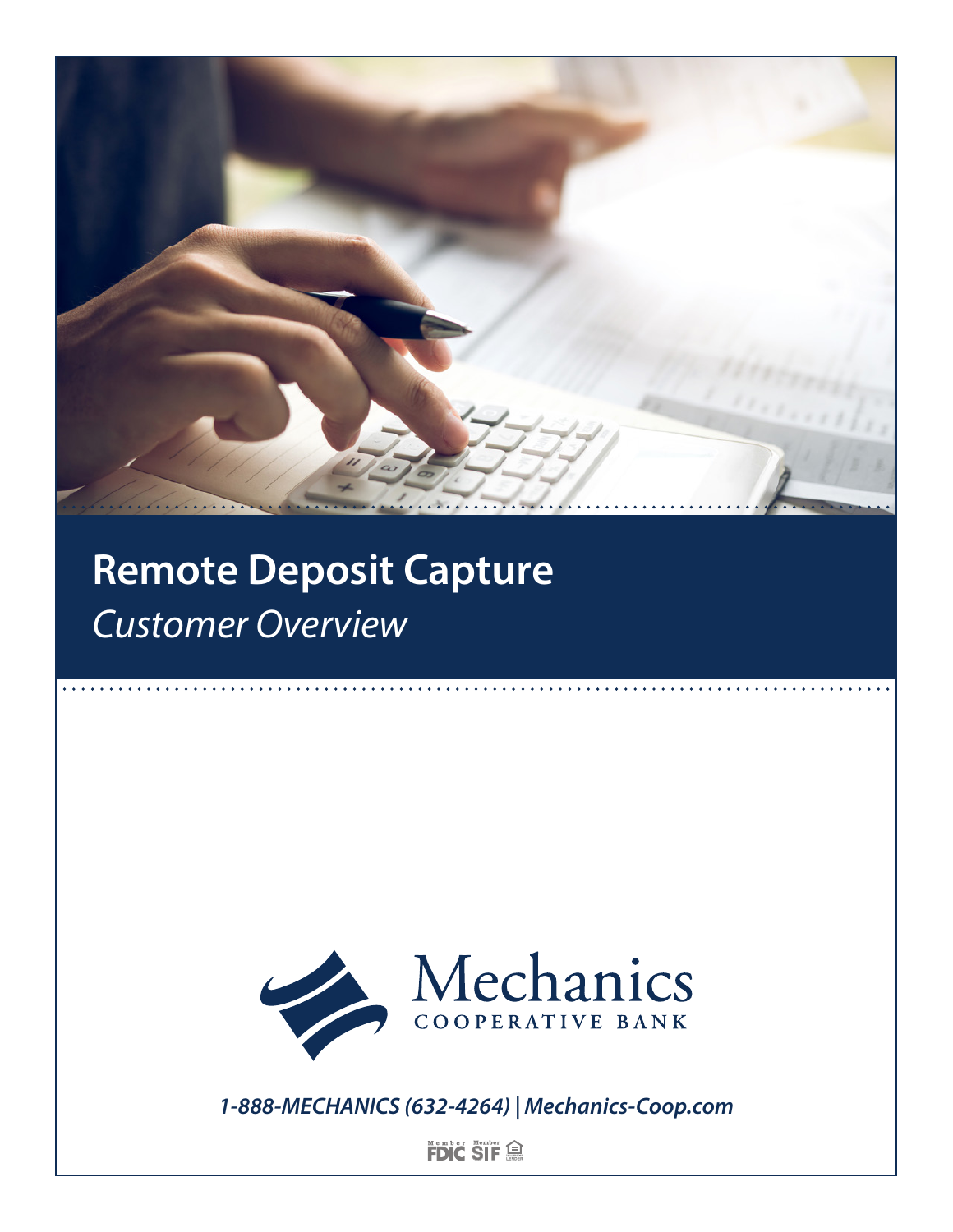

*Remote Deposit Capture allows a user to scan check deposits quickly and conveniently, right from their desktop using a PC and a scanner connected to the Internet.* 

# **Remote Deposit Capture Features:**



1 Note that deposits to your account are usually processed by the Bank during normal business hours. Deposits made after 4:00 pm EST will be considered deposited on the following business day and will usually be available within two business days. Refer to the Funds Availability section of your Account Agreement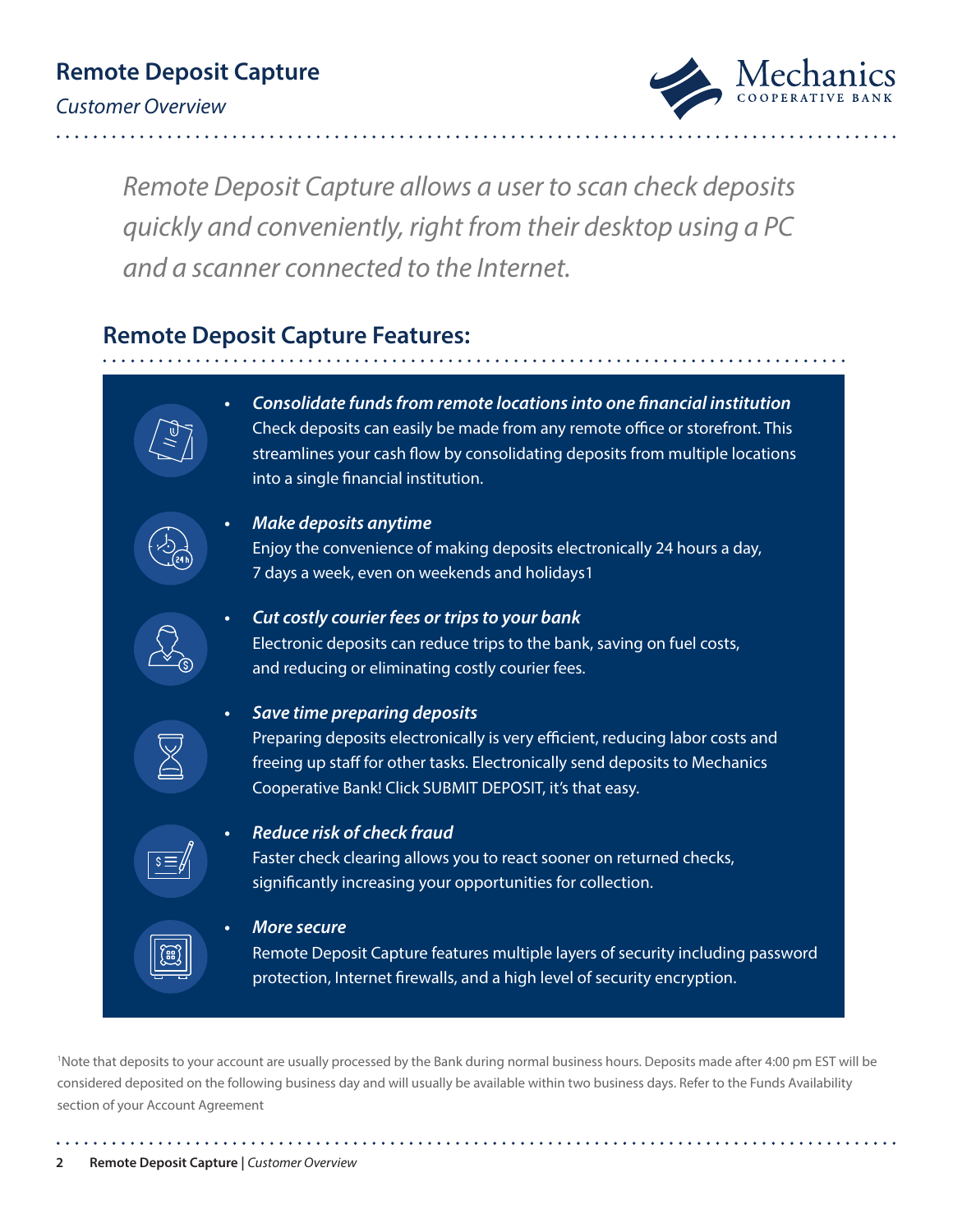# **Remote Deposit Capture**

*Customer Overview*



#### **Remote Deposit Capture FAQs:**

- **• What types of checks can be processed through Remote Deposit Capture?** All personal and business U.S. checks can be processed through Remote Deposit Capture.
- **• What types of checks cannot be processed through Remote Deposit Capture?** Checks from Canada and other foreign countries, food stamps, savings bonds and poor image quality checks must be deposited traditionally.
- **• What do we need to use for Remote Deposit Capture?**

- A bank approved check scanner (A list of compatible scanners can be found on our website at: *www.Mechanics-Coop.com/Business/RemoteDepositCapture)*
- Microsoft Windows 7, 8.1, or 10, Mac OS X El Capitan 10.11, or macOS Sierra 10.12
- Internet Explorer 11, Mozilla Firefox, or Google Chrome
- A Secure Network
- **• Are there any deposit limitations using Remote Deposit Capture?**

There are daily limits on the number of deposits and total dollar amount. These limits are set by the Bank, in accordance with your application and agreement.

**• Who should use the system?** 

Individuals already in charge of manually preparing and delivering deposits are typically the same people who will use Remote Deposit Capture.

**• How do I get started?**

A Remote Deposit Capture application and agreement will need to be completed and approved by Mechanics Cooperative Bank.

**• How will these deposits be reflected in my account?** All deposits will be clearly labeled "Remote Deposit Capture" on your Online Banking